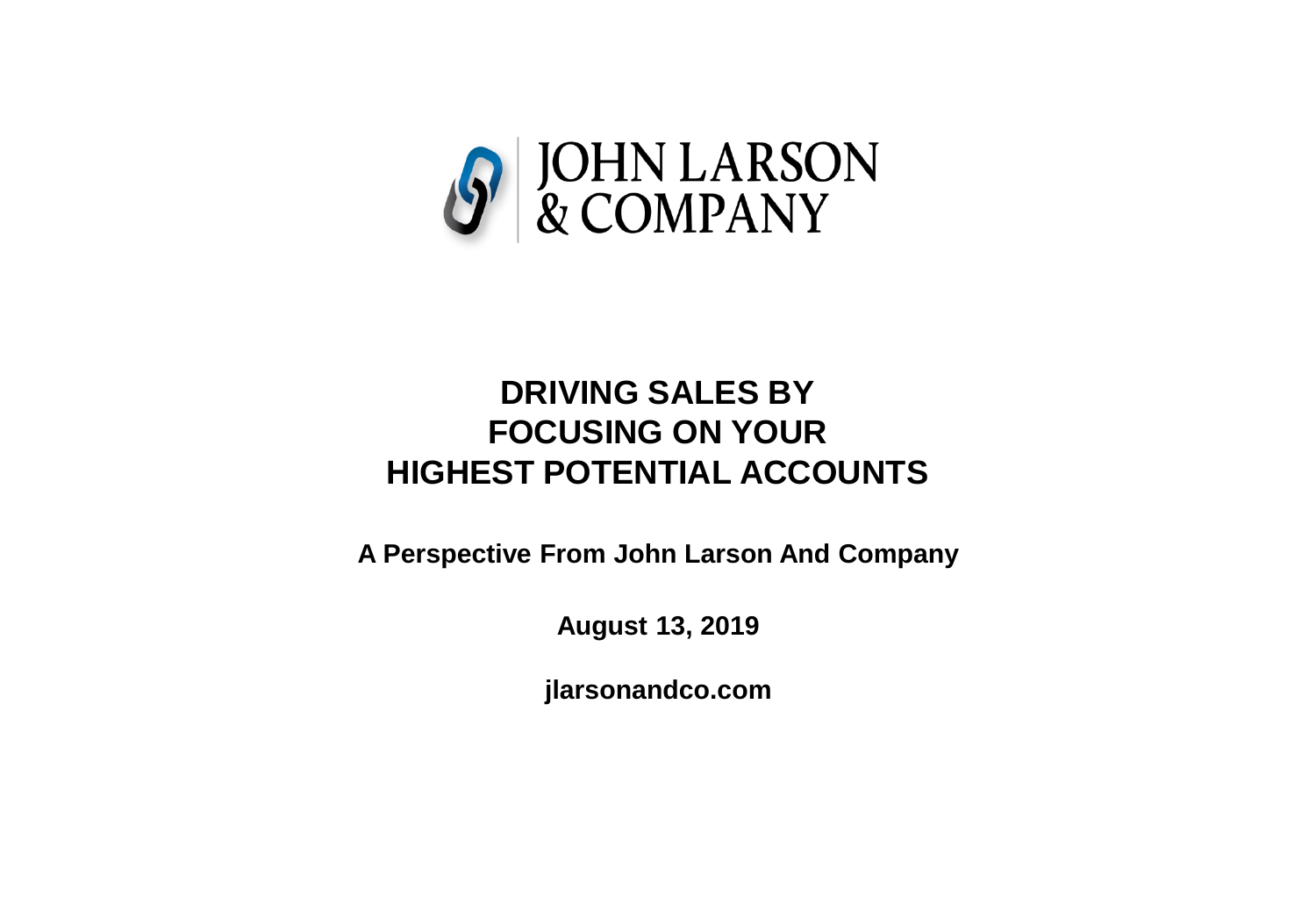### **BACKGROUND**

Sales Force 101 tells us that a successful sales representative focuses his or her attention on those accounts with the highest sales potential

- Unfortunately, in our experience for every **one** company that follows this maxim there are **nine** where sales force contact frequency does not have a statistically significant relationship with account potential
- Reorienting sales call activity to focus on your highest potential accounts represents a significant opportunity for companies to drive profitable growth

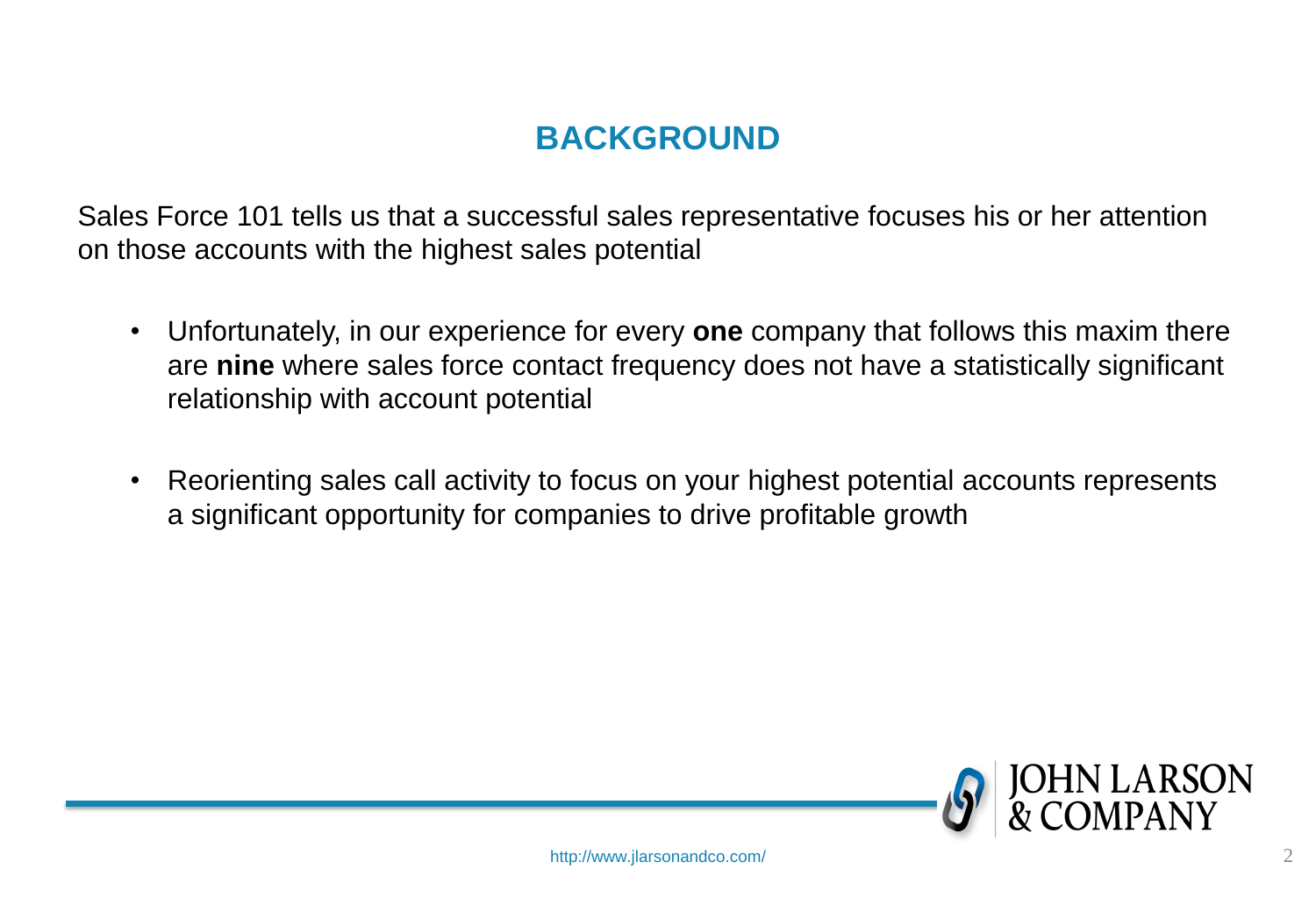# **METHODOLOGY**

The following case study is based on a an engagement we conducted for a client that was the overwhelming market share leader in its product category

- From their Customer Satisfaction survey results we obtained an estimate of monthly sales contact frequency for each of their accounts
- We combined this with two pieces of information that our client supplied to us for each of the companies surveyed
	- − A statistically accurate measure of each company's annual sales potential
	- − Our client's most recent annual sales to each of these accounts

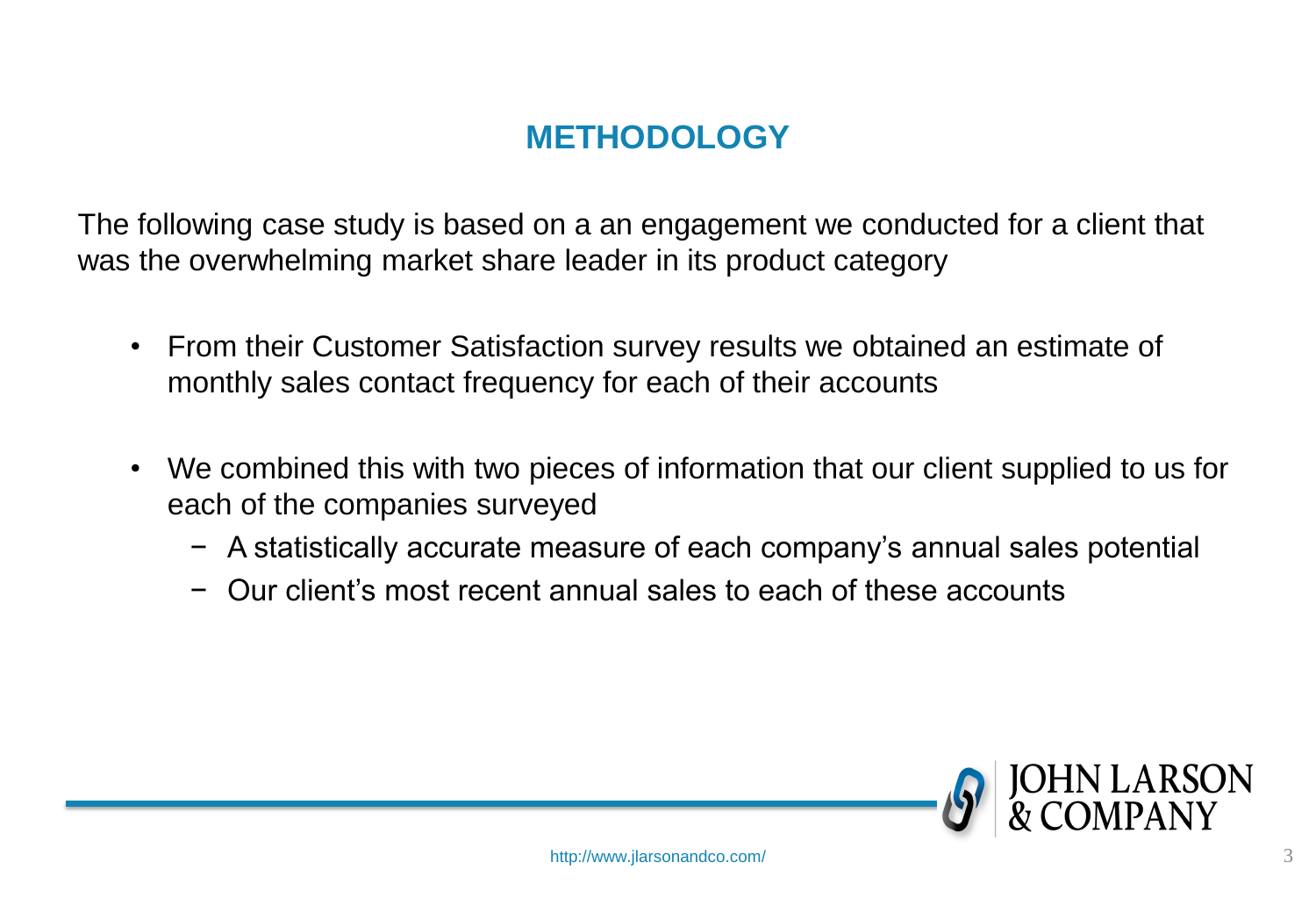# **METHODOLOGY**

Accounts were ranked from highest to lowed based on account potential and divided into four equal quartiles

- Quartile 1 (the accounts with the lowest sales potential)
- Quartile 2 (the accounts with the second lowest sales potential)
- Quartile 3 (the accounts with the second highest sales potential)
- Quartile 4 (the accounts with the highest sales potential)

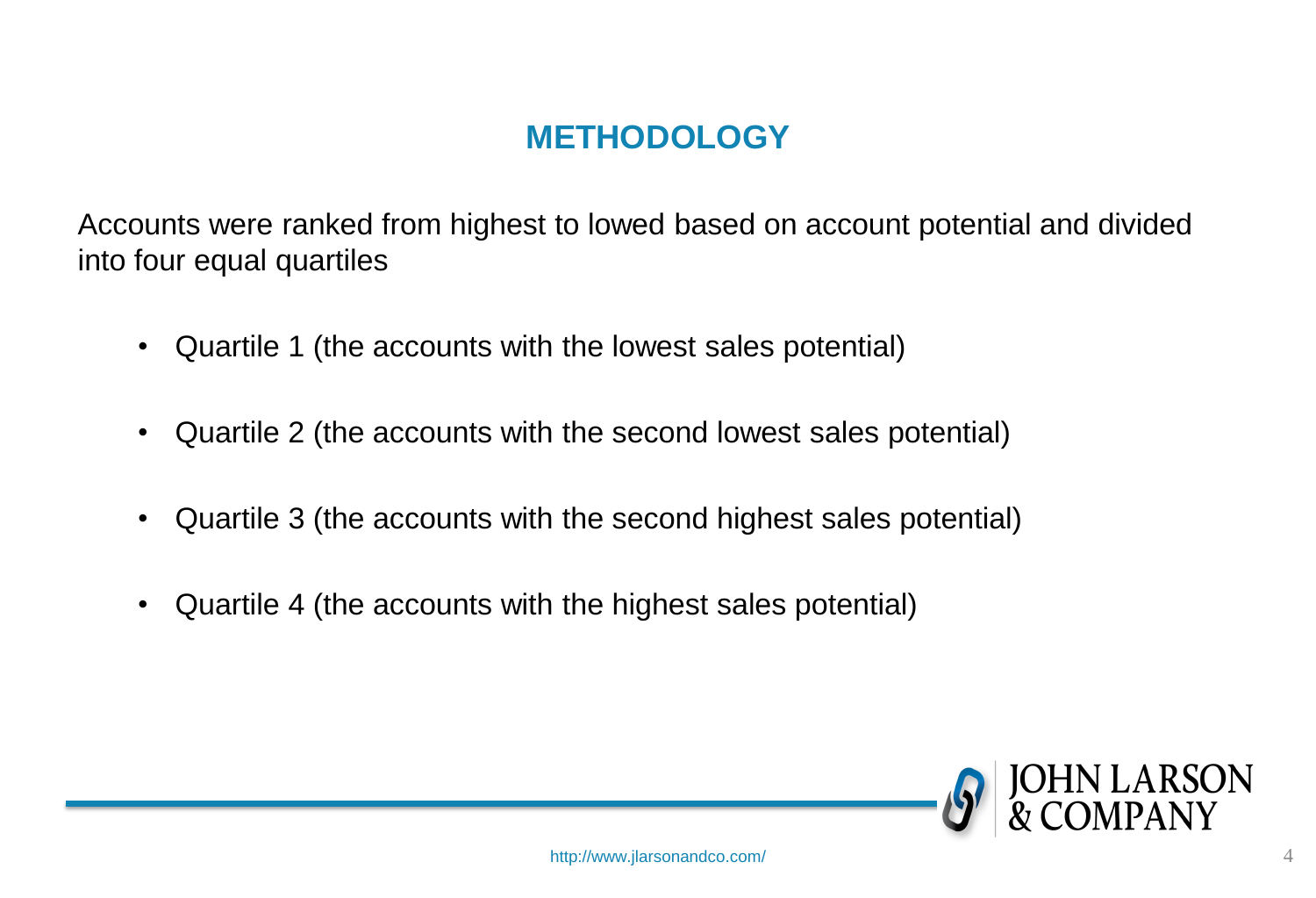Average sales potential in Quartile 4 was three and a half to nearly **seventeen**  times that of the other quartiles



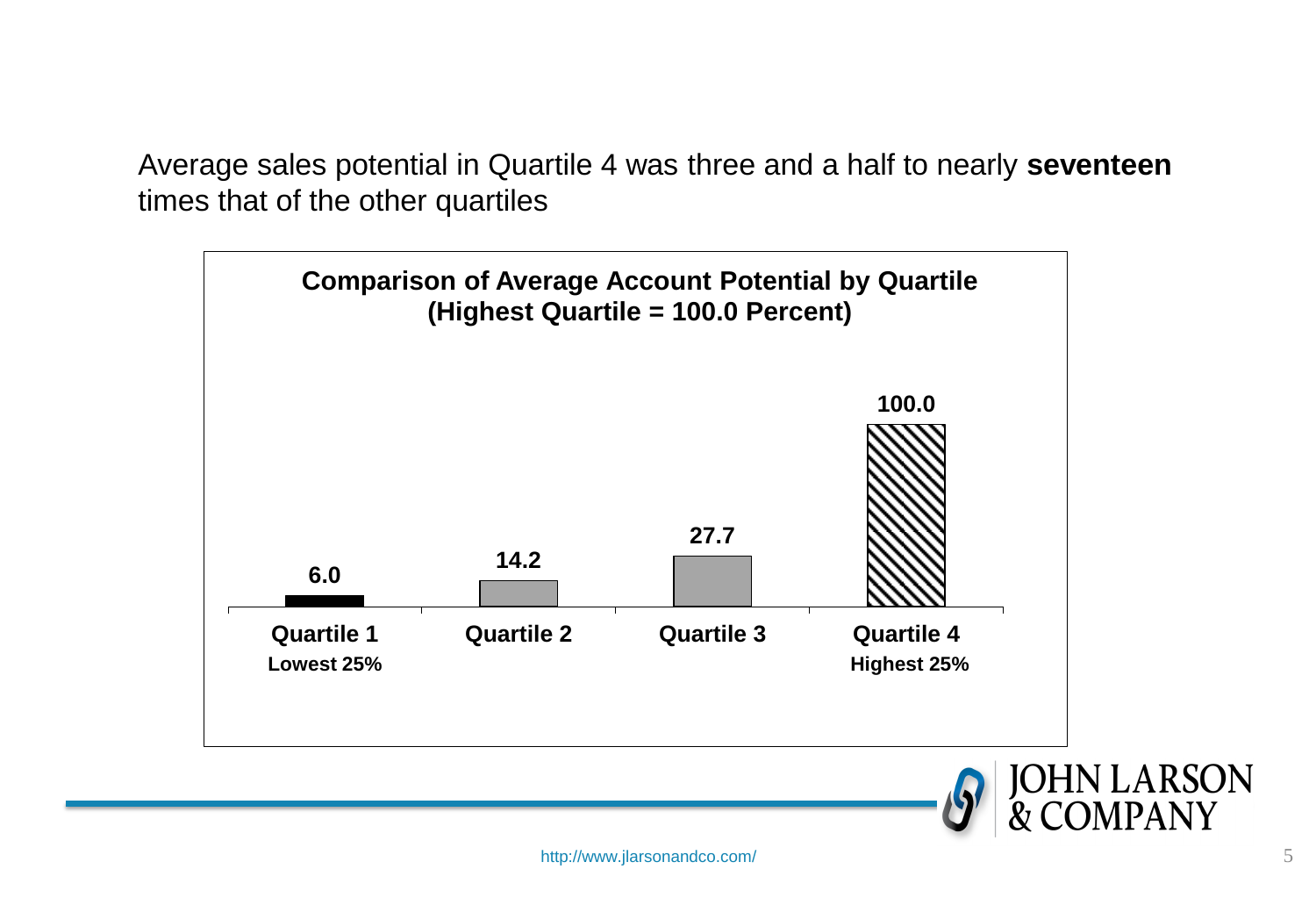The total sales potential of the accounts in Quartile 4 was **more than double**  the **combined potential** of all the companies in the first three quartiles

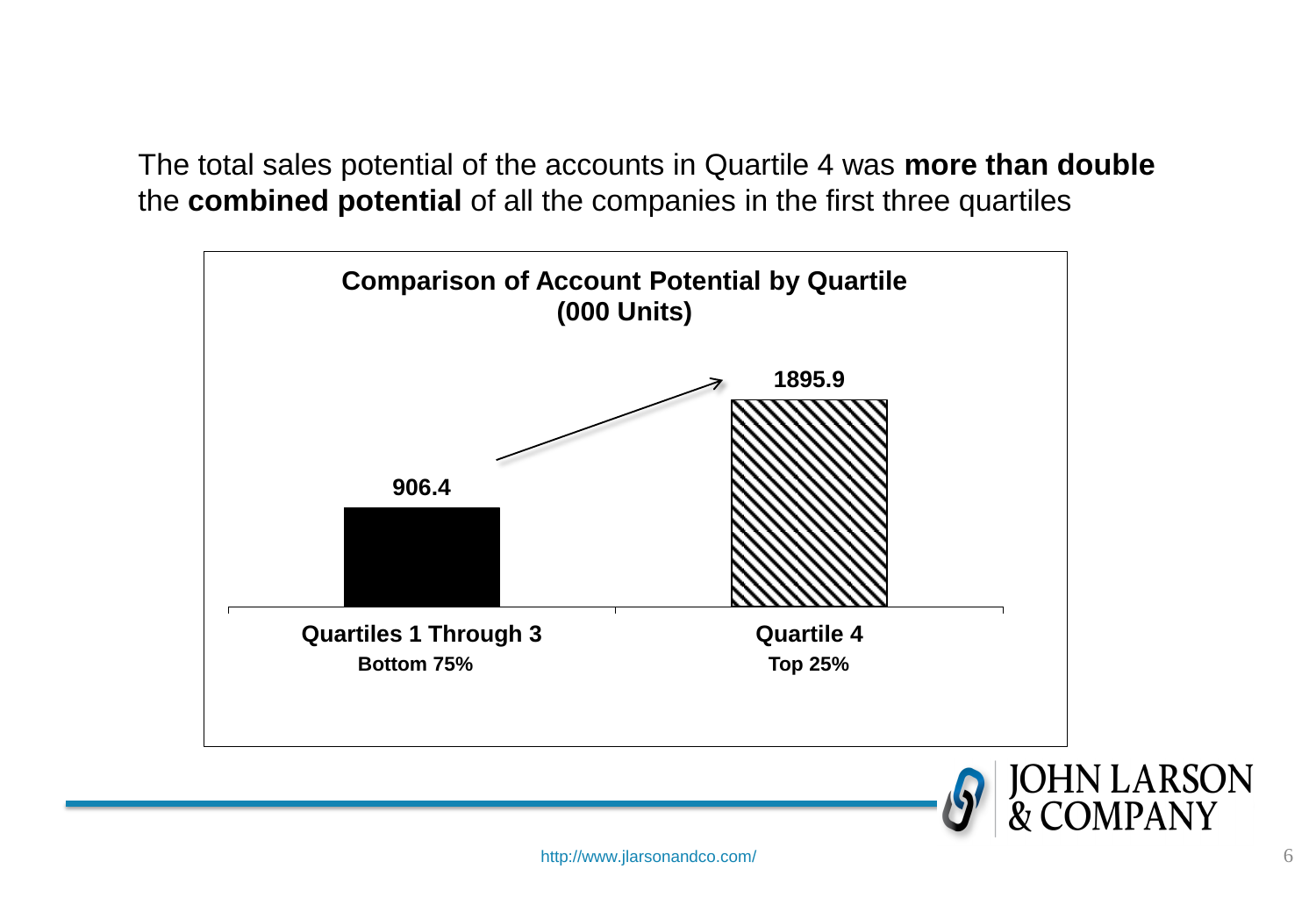### **CORRELATION BETWEEN CONTACT FREQUENCY AND POTENTIAL**

Yet monthly contact frequency had virtually **no correlation** with account potential, something we observe in nearly 90 percent of our client engagements

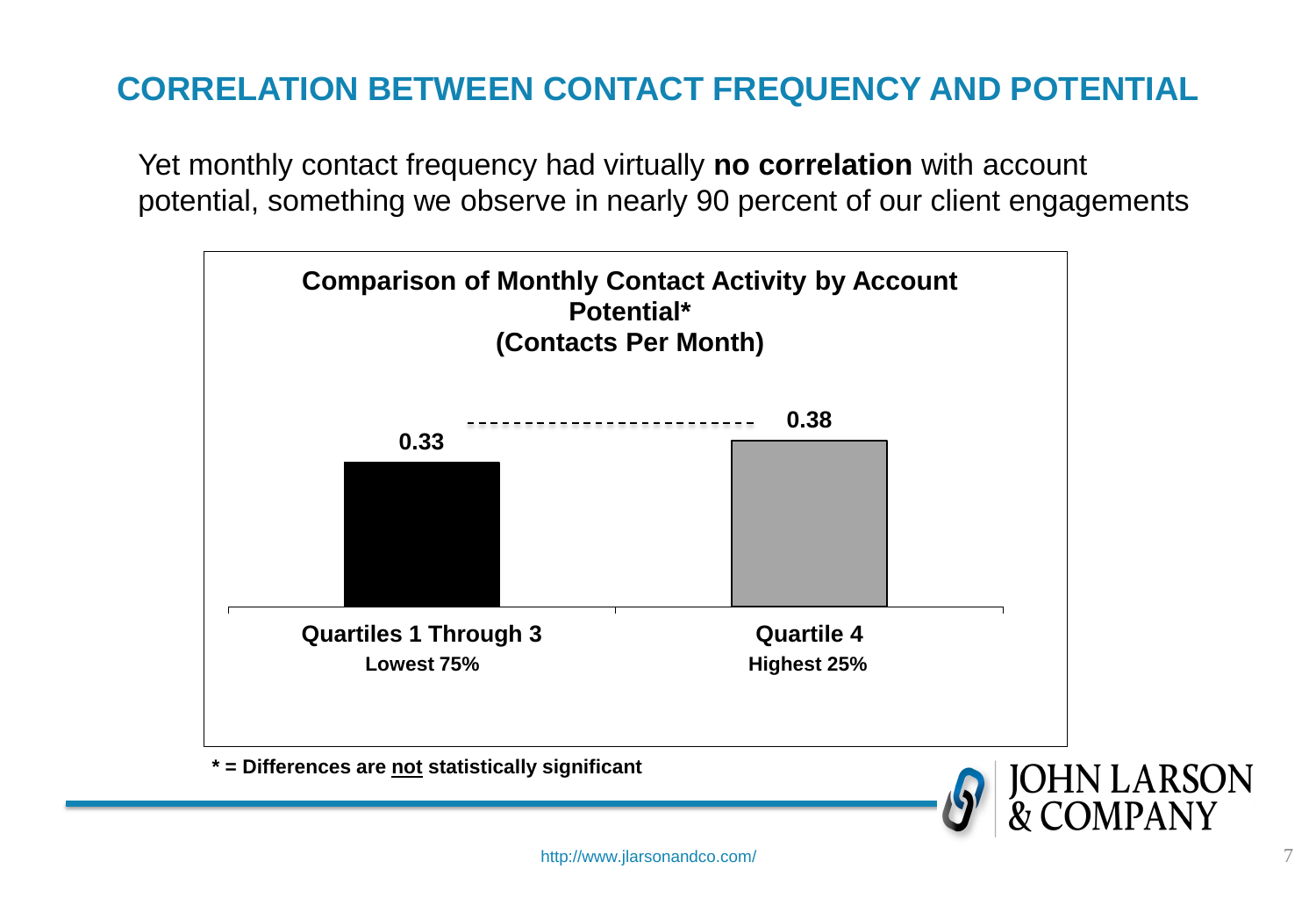As a result of their sales contact pattern, the Yield at their Q1 through Q3 accounts (Total Sales divided by Total Potential) was more than two and a half times that of their Customers in Q4 (i.e., 53.5% vs. 20.9%)

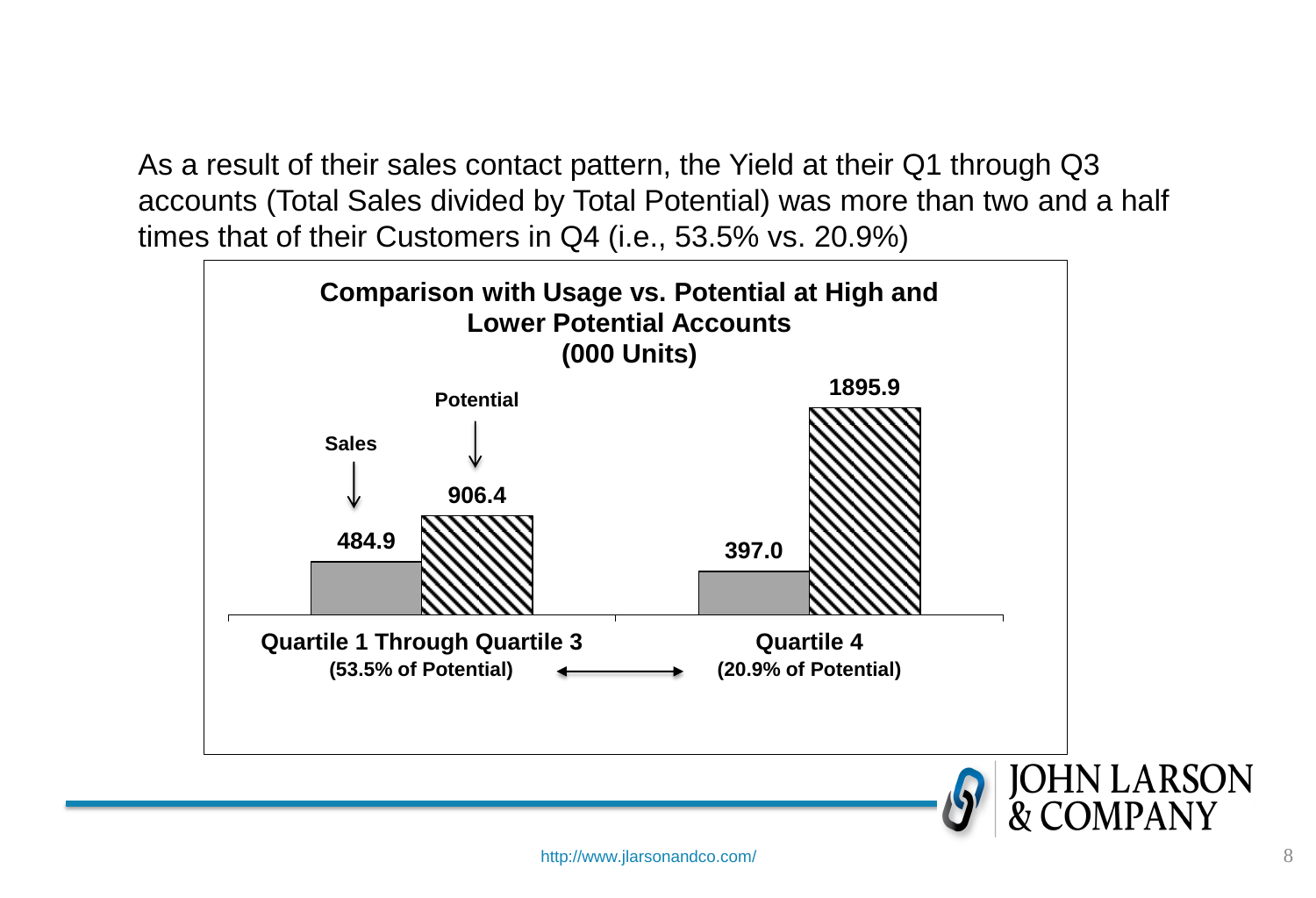### **IMPACT OF INCREASING CONTACT FREQUENCY IN Q4**

For purposes of subsequent analysis current unit sales across their four Quartiles can be broken down as follows



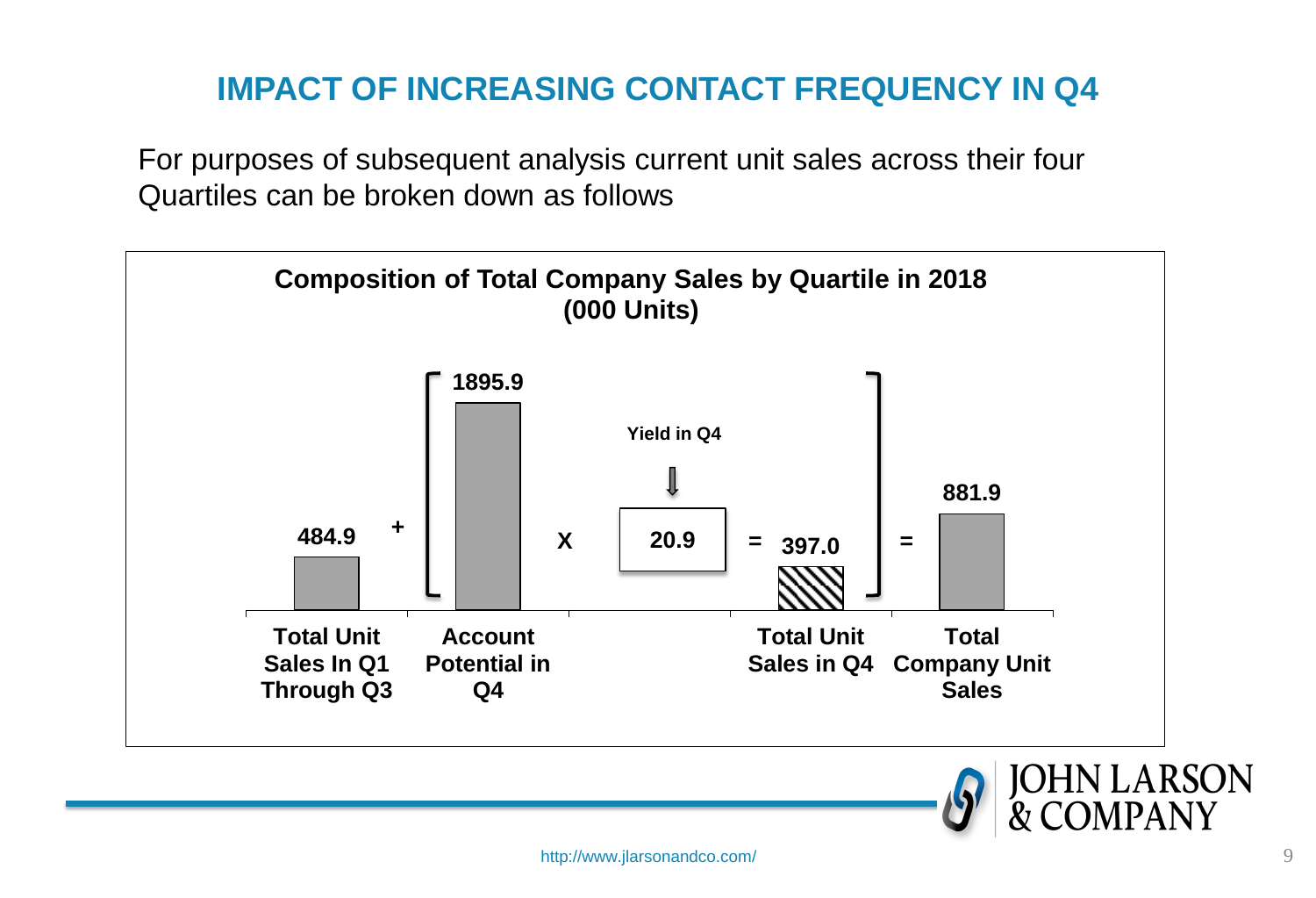Consider the following very plausible scenario

- This client expands its sales force and focuses these new hires on its Q4 accounts
- Sales contact activity at accounts in Q1 through Q3 remains at prior year levels
- As a result of the increased contact activity at Q4 accounts Yield at those companies increases from 20.9% to 30.9%\*
- \* Note, this is still more than 20 percentage points below the Yield in Q1 through Q3 (53.5%)

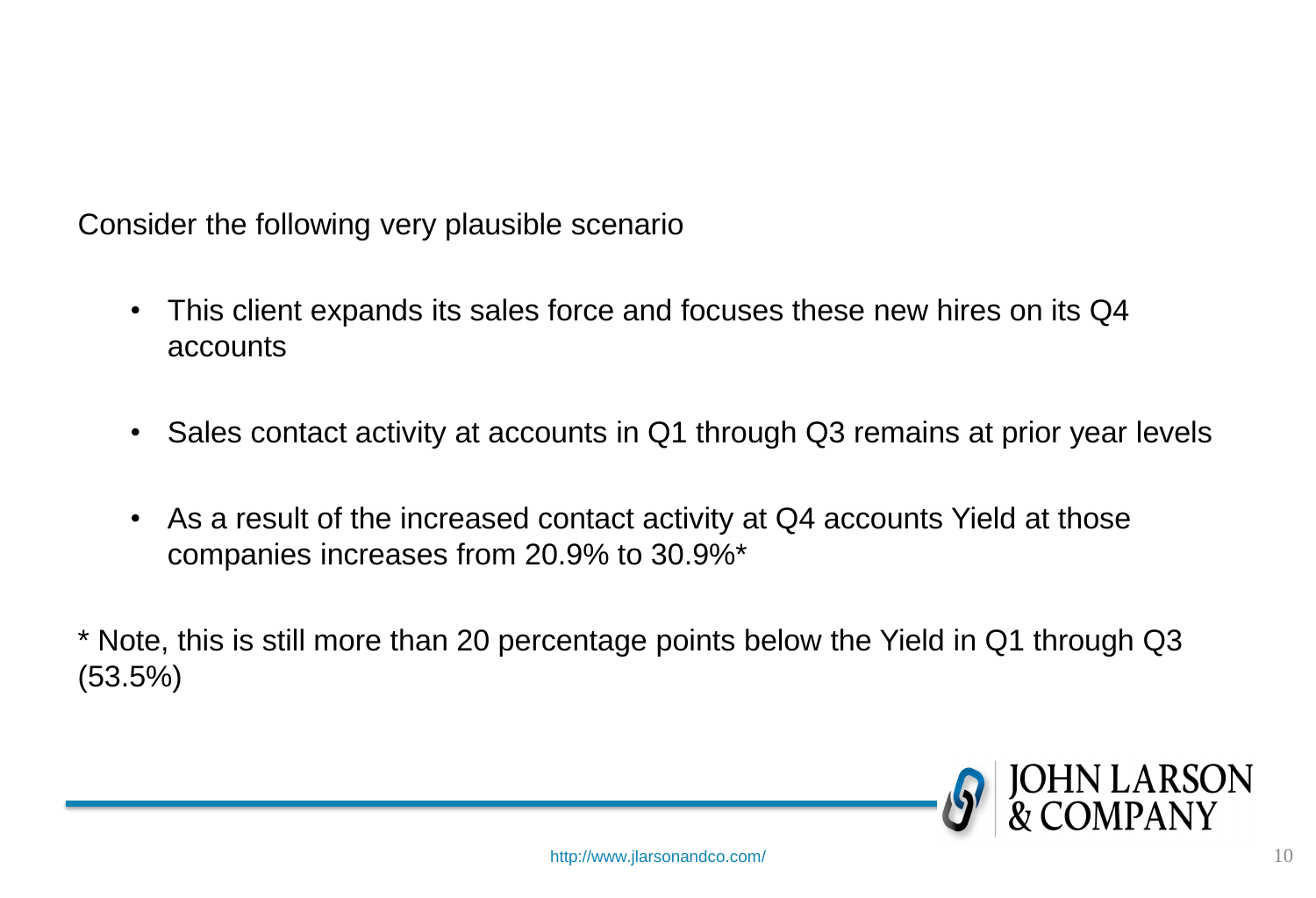This increase in Yield at Q4 accounts raises total sales in units to 1071.5



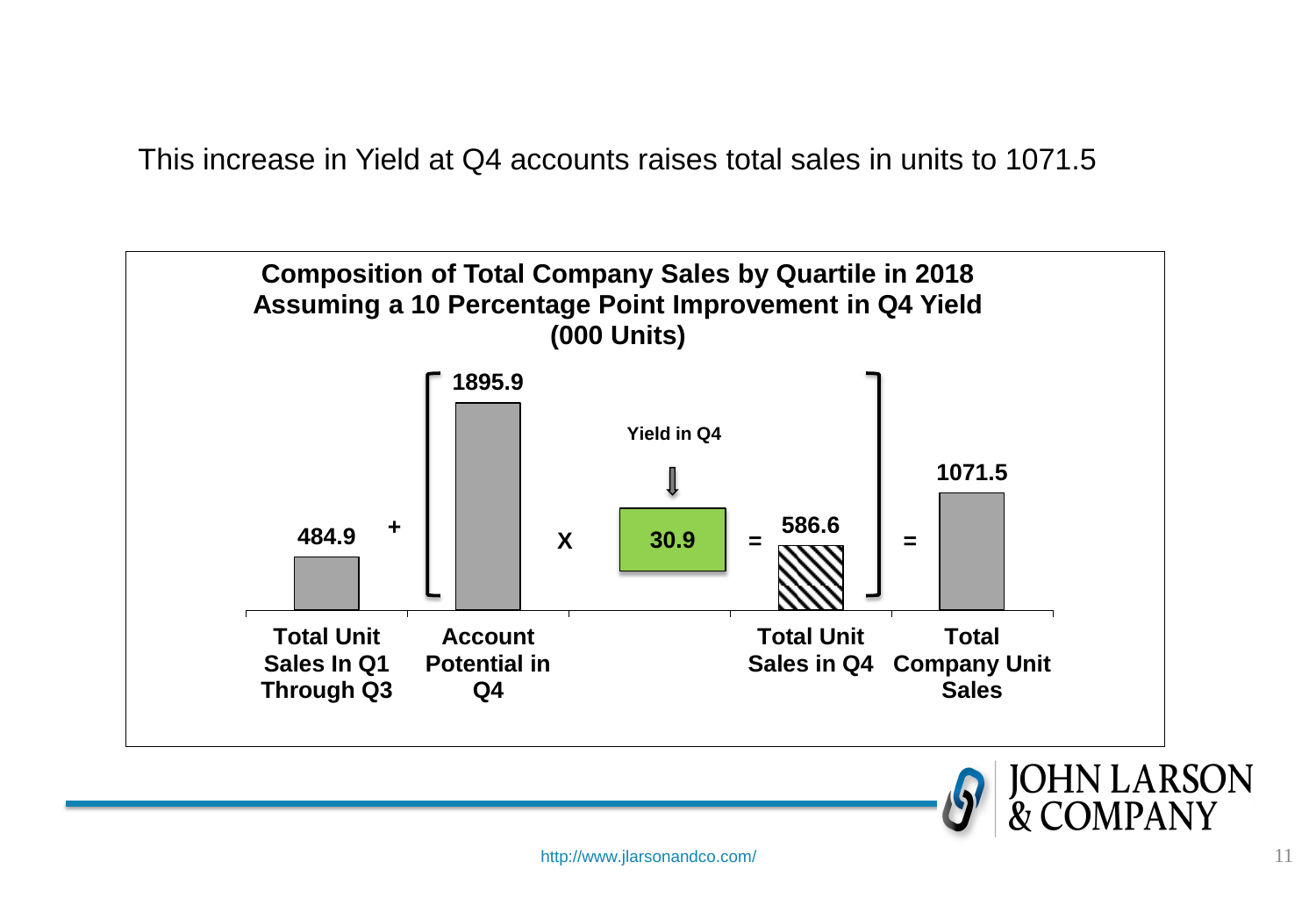This represents a 21.5 percent improvement in total unit sales



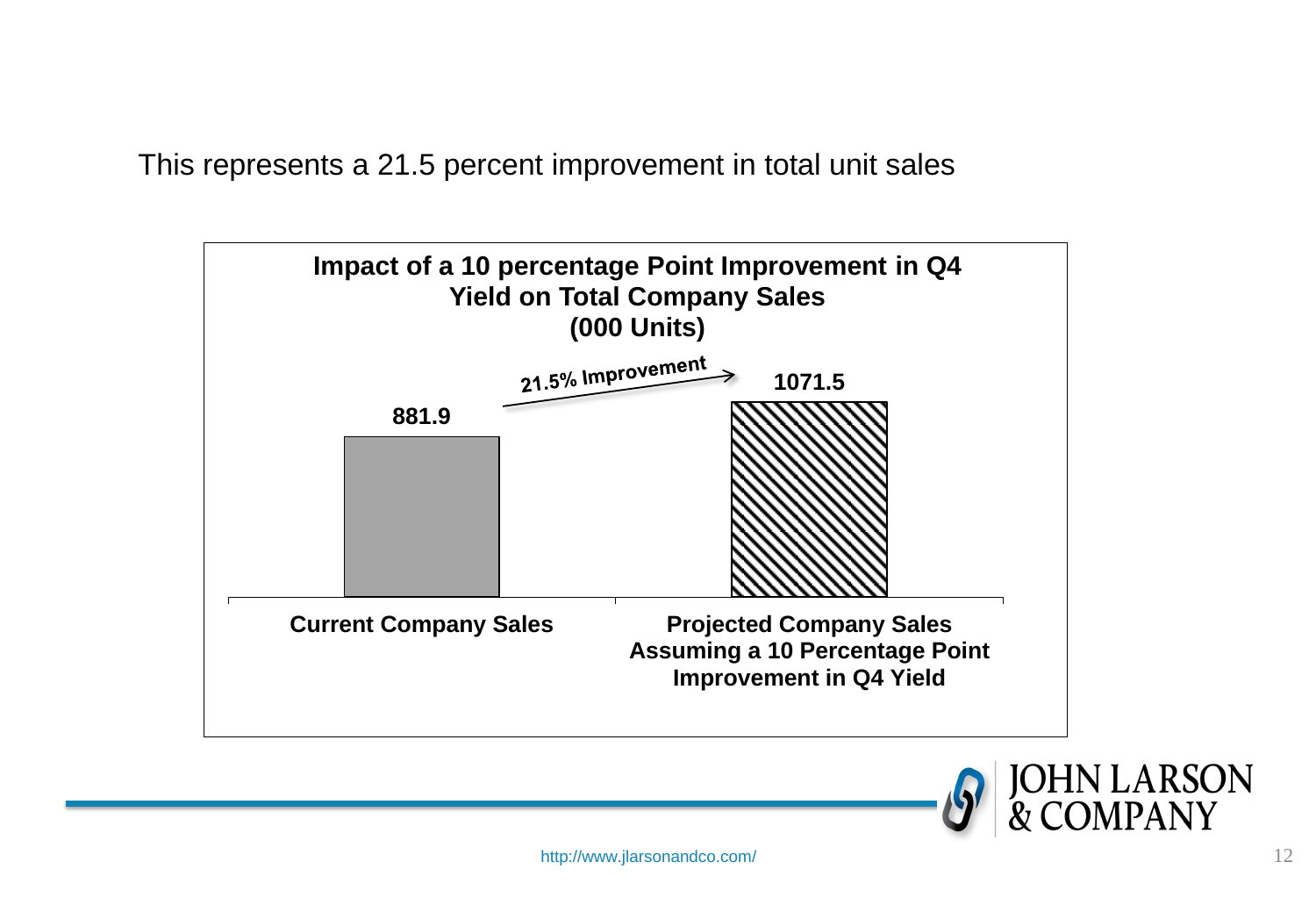# **CAUSAL FACTORS**

It is incumbent on sales force management to continually focus their account managers on the objective of going "where the money is" — in our experience there are several key reasons why this does not occur

- Sales force management and account managers lack solid, accurate data on relative account potential
- Account managers often look at their sales volumes at their various accounts and come up with incorrect conclusions about their long-term potential
	- − Our data suggest that even at an account that is Highly Satisfied our clients are typically getting only 60 to 70 percent of that Customer's total spend
	- − Will they ever get 100 percent?- Highly unlikely
	- − Can they get 85 percent of the business?- Yes, through increased contact frequency

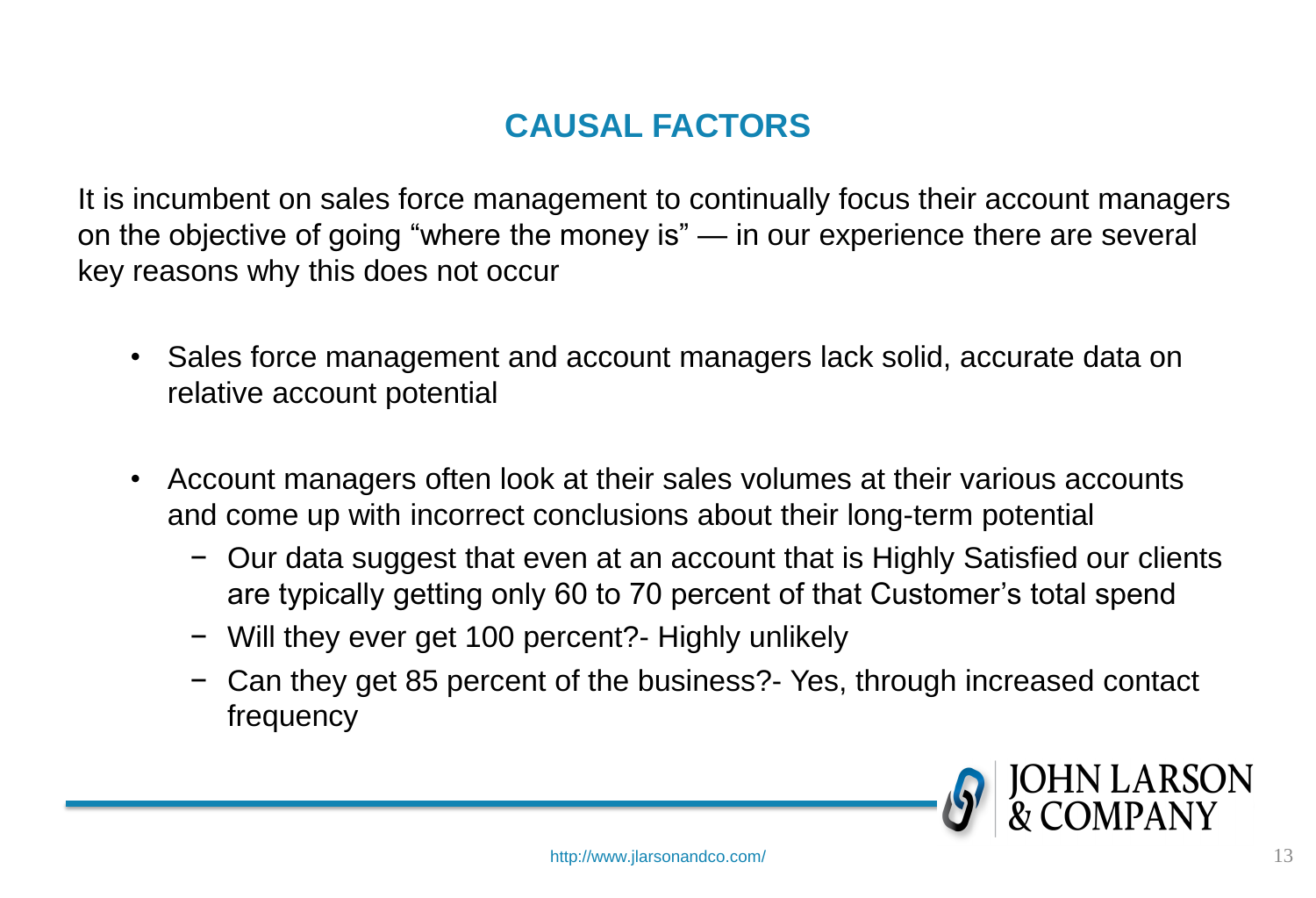- A third reason has to do with the difficulty of "closing" a sale
	- − In many cases smaller accounts have a simpler and often quicker decision making process than do larger accounts
	- − An account manager in need of an additional sale to hit his or her monthly quota is sure to opt for a "short and sweet" sale at a smaller account
- A fourth reason that we often hear is that reps often have nothing new to say to a Customer that would warrant a meeting- It is the responsibility of corporate marketing to equip the sales forces with perspectives and position papers they can share with their Customers which would warrant a meeting and further discussion

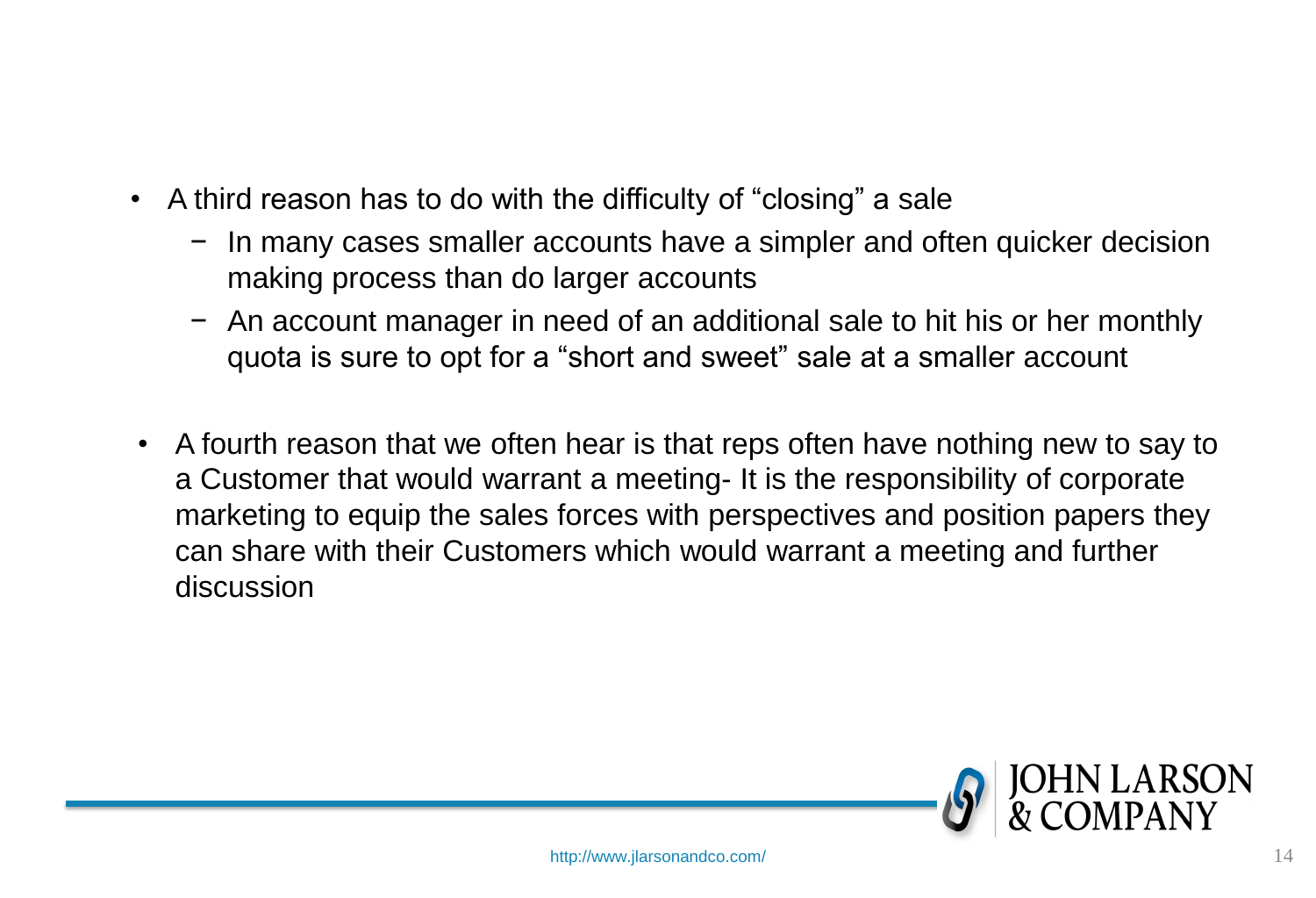- Account managers tell us they avoid "putting all their eggs in one basket"
	- − They believe that spending more time with their largest Customers makes them excessively dependent on these companies and increases the overall risk of their account portfolio
	- − While "diversification" is a worthy goal, our results indicate that contact frequency is the key to account retention and growth